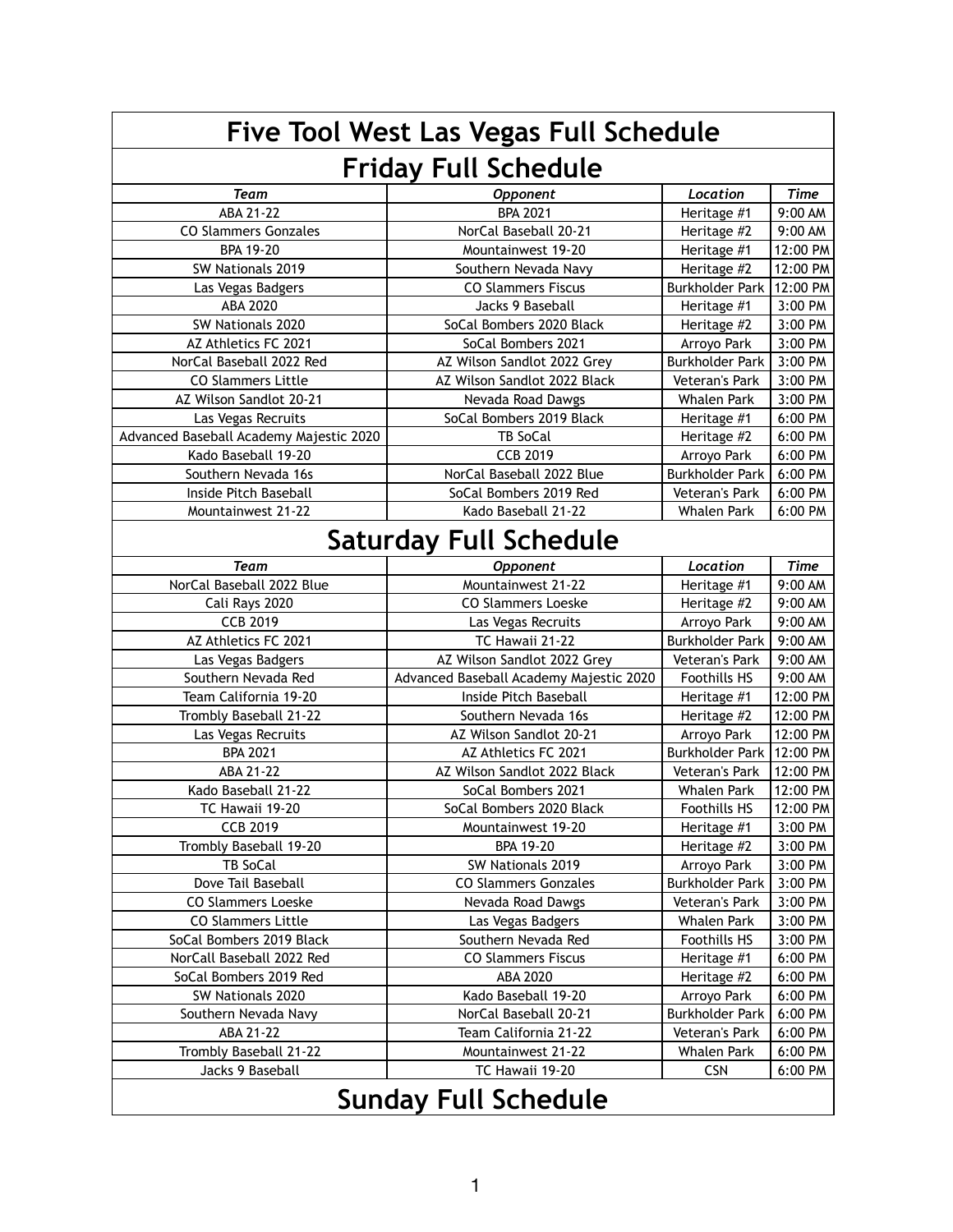| Team                         | <b>Opponent</b>                         | Location               | <b>Time</b> |
|------------------------------|-----------------------------------------|------------------------|-------------|
| NorCal Baseball 2022 Blue    | Advanced Baseball Academy Majestic 2020 | Heritage #1            | 9:00 AM     |
| Team California 19-20        | Dove Tail Baseball                      | Heritage #2            | 9:00 AM     |
| Team California 21-22        | <b>CO Slammers Little</b>               | Arroyo Park            | 9:00 AM     |
| <b>BPA 19-20</b>             | Trombly Baseball 21-22                  | <b>Burkholder Park</b> | 9:00 AM     |
| <b>CO Slammers Gonzales</b>  | Inside Pitch Baseball                   | Veteran's Park         | 9:00 AM     |
| ABA 2020                     | Southern Nevada Red                     | <b>Whalen Park</b>     | 9:00 AM     |
| SoCal Bombers 2020 Black     | NorCal Baseball 20-21                   | <b>Foothills HS</b>    | 9:00 AM     |
| Cali Rays 2020               | SW Nationals 2019                       | <b>CSN</b>             | 9:00 AM     |
| TC Hawaii 21-22              | <b>CO Slammers Loeske</b>               | Heritage #1            | 11:30 AM    |
| SoCal Bombers 2019 Black     | Nevada Road Dawgs                       | Heritage #2            | 11:30 AM    |
| Team California 21-22        | NorCal Baseball 2022 Red                | Arroyo Park            | 11:30 AM    |
| <b>BPA 2021</b>              | Kado Baseball 21-22                     | <b>Burkholder Park</b> | 11:30 AM    |
| AZ Wilson Sandlot 2022 Black | <b>CO Slammers Fiscus</b>               | Veteran's Park         | 11:30 AM    |
| Jacks 9 Baseball             | Kado Baseball 19-20                     | <b>Whalen Park</b>     | 11:30 AM    |
| Trombly Baseball 19-20       | SW Nationals 2020                       | <b>Foothills HS</b>    | 11:30 AM    |
| <b>TB SoCal</b>              | AZ Wilson Sandlot 20-21                 | <b>CSN</b>             | 11:30 AM    |
| TC Hawaii 21-22              | SoCal Bombers 2021                      | Heritage #1            | 2:00 PM     |
| TC Hawaii 19-20              | SoCal Bombers 2019 Red                  | Heritage #2            | 2:00 PM     |
| Team California 19-20        | Mountainwest 19-20                      | Arroyo Park            | 2:00 PM     |
| Dove Tail Baseball           | Southern Nevada Red                     | <b>Burkholder Park</b> | 2:00 PM     |
| AZ Wilson Sandlot 2022 Grey  | Southern Nevada 16s                     | Veteran's Park         | 2:00 PM     |
| Cali Rays 2020               | Las Vegas Recruits                      | <b>Foothills HS</b>    | 2:00 PM     |
| Trombly Baseball 19-20       | Southern Nevada Navy                    | <b>CSN</b>             | 2:00 PM     |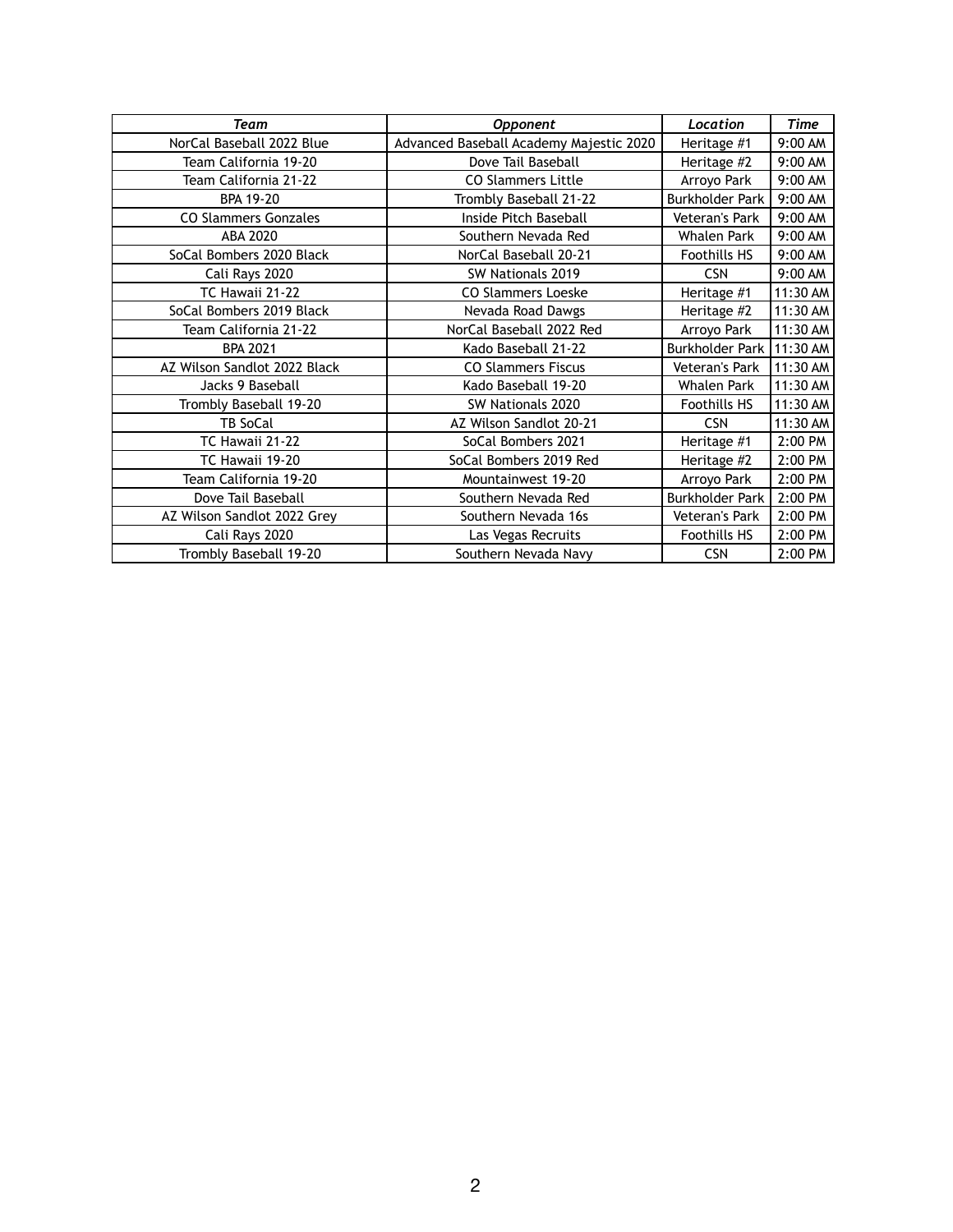| Five Tool West Las Vegas Schedule by Team                    |                                                          |                                          |                  |                     |
|--------------------------------------------------------------|----------------------------------------------------------|------------------------------------------|------------------|---------------------|
| <b>Team</b>                                                  | <b>Opponent</b>                                          | Location                                 | Day              | <b>Time</b>         |
| ABA 2020                                                     | Jack 9 Baseball                                          | Heritage #1                              | Friday           | 3:00 PM             |
| ABA 2020                                                     | SoCal Bombers 2019 Red                                   | Heritage #2                              | Saturday         | 6:00 PM             |
| ABA 2020                                                     | Southern Nevada Red                                      | <b>Whalen Park</b>                       | Sunday           | 9:00 AM             |
| ABA 21-22                                                    | <b>BPA 2021</b>                                          | Heritage #1                              | Friday           | 9:00 AM             |
| ABA 21-22                                                    | AZ Wilson Sandlot 2022 Black                             | Veteran's Park                           | Saturday         | 12:00 PM            |
| ABA 21-22                                                    | Team California 21-22                                    | Veteran's Park                           | Saturday         | 6:00 PM             |
| Advanced Baseball Academy Majestic 2020                      | <b>TB SoCal</b>                                          | Heritage #2                              | Friday           | 6:00 PM             |
| Advanced Baseball Academy Majestic 2020                      | Southern Nevada Red                                      | <b>Foothills HS</b>                      | Saturday         | 9:00 AM             |
| Advanced Baseball Academy Majestic 2020                      | NorCal Baseball 2022 Blue                                | Heritage #1                              | Sunday           | 9:00 AM             |
| AZ Athletics FC 2021                                         | SoCal Bombers 2021                                       | Arroyo Park                              | Friday           | 3:00 PM             |
| AZ Athletics FC 2021                                         | TC Hawaii 21-22                                          | <b>Burkholder Park</b>                   | Saturday         | 9:00 AM             |
| AZ Athletics FC 2021                                         | <b>BPA 2021</b>                                          | <b>Burkholder Park</b>                   | Saturday         | 12:00 PM            |
| AZ Wilson Sandlot 20-21                                      | Nevada Road Dawgs                                        | <b>Whalen Park</b>                       | Friday           | 3:00 PM             |
| AZ Wilson Sandlot 20-21                                      | Las Vegas Recruits                                       | Arroyo Park                              | Saturday         | 12:00 PM            |
| AZ Wilson Sandlot 20-21                                      | <b>TB SoCal</b>                                          | <b>CSN</b>                               | Sunday           | 11:30 AM            |
| AZ Wilson Sandlot 2022 Black<br>AZ Wilson Sandlot 2022 Black | <b>CO Slammers Little</b><br>ABA 21-22                   | Veteran's Park<br>Veteran's Park         | Friday           | 3:00 PM<br>12:00 PM |
| AZ Wilson Sandlot 2022 Black                                 | <b>CO Slammers Fiscus</b>                                | Veteran's Park                           | Saturday         | 11:30 AM            |
| AZ Wilson Sandlot 2022 Grey                                  | NorCal Baseball 2022 Red                                 | <b>Burkholder Park</b>                   | Sunday<br>Friday | 3:00 PM             |
|                                                              |                                                          | Veteran's Park                           | Saturday         | 9:00 AM             |
| AZ Wilson Sandlot 2022 Grey<br>AZ Wilson Sandlot 2022 Grey   | Las Vegas Badgers<br>Southern Nevada 16s                 | Veteran's Park                           | Sunday           | 2:00 PM             |
| <b>BPA 19-20</b>                                             | Mountainwest 19-20                                       | Heritage #1                              | Friday           | 12:00 PM            |
| <b>BPA 19-20</b>                                             | Trombly Baseball 19-20                                   | Heritage #2                              | Saturday         | 3:00 PM             |
| <b>BPA 19-20</b>                                             | Trombly Baseball 21-22                                   | <b>Burkholder Park</b>                   | Sunday           | 9:00 AM             |
| <b>BPA 2021</b>                                              | ABA 21-22                                                | Heritage #1                              | Friday           | 9:00 AM             |
| <b>BPA 2021</b>                                              | AZ Athletics FC 2021                                     | <b>Burkholder Park</b>                   | Saturday         | 12:00 PM            |
| <b>BPA 2021</b>                                              | Kado Baseball 21-22                                      | <b>Burkholder Park</b>                   | Sunday           | 11:30 AM            |
| Cali Rays 2020                                               | Las Vegas Recruits                                       | <b>Foothills HS</b>                      | Sunday           | 2:00 PM             |
| Cali Rays 2020                                               | <b>CO Slammers Loeske</b>                                | Heritage #2                              | Saturday         | 9:00 AM             |
| Cali Rays 2020                                               | SW Nationals 2019                                        | <b>CSN</b>                               | Sunday           | 9:00 AM             |
| <b>CCB 2019</b>                                              | Kado Baseball 19-20                                      | Arroyo Park                              | Friday           | 6:00 PM             |
| <b>CCB 2019</b>                                              | Las Vegas Recruits                                       | Arroyo Park                              | Saturday         | 9:00 AM             |
| <b>CCB 2019</b>                                              | Mountainwest 19-20                                       | Heritage #1                              | Saturday         | 3:00 PM             |
| <b>CO Slammers Fiscus</b>                                    | Las Vegas Badgers                                        | <b>Burkholder Park</b>                   | Friday           | 12:00 PM            |
| <b>CO Slammers Fiscus</b>                                    | NorCall Baseball 2022 Red                                | Heritage #1                              | Saturday         | 6:00 PM             |
| <b>CO Slammers Fiscus</b>                                    | AZ Wilson Sandlot 2022 Black                             | Veteran's Park                           | Sunday           | 11:30 AM            |
| <b>CO Slammers Gonzales</b>                                  | NorCal Baseball 20-21                                    | Heritage #2                              | Friday           | 9:00 AM             |
| <b>CO Slammers Gonzales</b>                                  | Dove Tail Baseball                                       | <b>Burkholder Park</b>                   | Saturday         | 3:00 PM             |
| <b>CO Slammers Gonzales</b>                                  | Inside Pitch Baseball                                    | Veteran's Park                           | Sunday           | 9:00 AM             |
| <b>CO Slammers Little</b>                                    | AZ Wilson Sandlot 2022 Black                             | <b>Veteran's Park</b>                    | Friday           | 3:00 PM             |
| <b>CO Slammers Little</b>                                    | Las Vegas Badgers                                        | <b>Whalen Park</b>                       | Saturday         | 3:00 PM             |
| <b>CO Slammers Little</b>                                    | Team California 21-22                                    | Arroyo Park                              | Sunday           | 9:00 AM             |
| <b>CO Slammers Loeske</b>                                    | Cali Rays 2020                                           | Heritage #2                              | Saturday         | 9:00 AM             |
| <b>CO Slammers Loeske</b>                                    | Nevada Road Dawgs                                        | Veteran's Park                           | Saturday         | 3:00 PM             |
| <b>CO Slammers Loeske</b>                                    | TC Hawaii 21-22                                          | Heritage #1                              | Sunday           | 11:30 AM            |
| Dove Tail Baseball                                           | <b>CO Slammers Gonzales</b>                              | <b>Burkholder Park</b>                   | Saturday         | 3:00 PM             |
| Dove Tail Baseball                                           | Team California 19-20                                    | Heritage #2                              | Sunday           | 9:00 AM             |
| Dove Tail Baseball                                           | Southern Nevada Red                                      | <b>Burkholder Park</b>                   | Sunday           | 2:00 PM             |
| Inside Pitch Baseball                                        | SoCal Bombers 2019 Red                                   | Veteran's Park                           | Friday           | 6:00 PM             |
| Inside Pitch Baseball                                        | Team California 19-20                                    | Heritage #1                              | Saturday         | 12:00 PM            |
| Inside Pitch Baseball                                        | <b>CO Slammers Gonzales</b>                              | Veteran's Park                           | Sunday           | 9:00 AM             |
| Jack 9 Baseball                                              | ABA 2020                                                 | Heritage #1                              | Friday           | 3:00 PM             |
| Jack 9 Baseball                                              | TC Hawaii 19-20                                          | <b>CSN</b>                               | Saturday         | 6:00 PM             |
| Jack 9 Baseball                                              | Kado Baseball 19-20                                      | <b>Whalen Park</b>                       | Sunday           | 11:30 AM            |
| Kado Baseball 19-20                                          | <b>CCB 2019</b>                                          | Arroyo Park                              | Friday           | 6:00 PM             |
| Kado Baseball 19-20                                          | SW Nationals 2020                                        | Arroyo Park                              | Saturday         | 6:00 PM             |
| Kado Baseball 19-20                                          | Jack 9 Baseball                                          | <b>Whalen Park</b>                       | Sunday           | 11:30 AM            |
| Kado Baseball 21-22                                          | Mountainwest 21-22                                       | Whalen Park                              | Friday           | 6:00 PM             |
| Kado Baseball 21-22                                          | SoCal Bombers 2021                                       | <b>Whalen Park</b>                       | Saturday         | 12:00 PM            |
| Kado Baseball 21-22                                          | <b>BPA 2021</b>                                          | <b>Burkholder Park</b>                   | Sunday           | 11:30 AM            |
| Las Vegas Badgers                                            | <b>CO Slammers Fiscus</b><br>AZ Wilson Sandlot 2022 Grey | <b>Burkholder Park</b><br>Veteran's Park | Friday           | 12:00 PM            |
| Las Vegas Badgers                                            |                                                          |                                          | Saturday         | $9:00 \text{ AM}$   |

1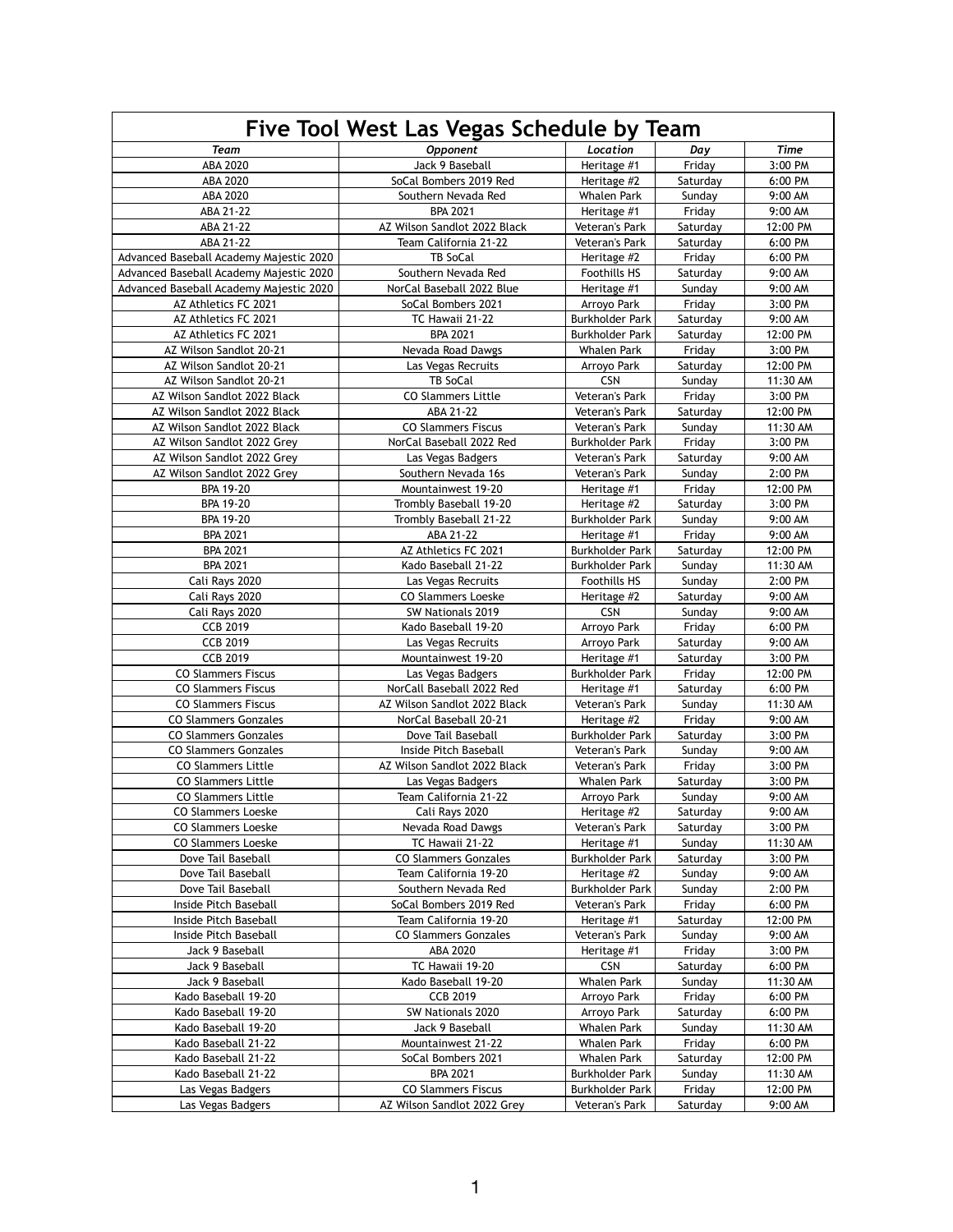| Las Vegas Badgers         | <b>CO Slammers Little</b>               | <b>Whalen Park</b>     | Saturday | 3:00 PM  |
|---------------------------|-----------------------------------------|------------------------|----------|----------|
| Las Vegas Recruits        | SoCal Bombers 2019 Black                | Heritage #1            | Friday   | 6:00 PM  |
| Las Vegas Recruits        | <b>CCB 2019</b>                         | Arroyo Park            | Saturday | 9:00 AM  |
|                           |                                         |                        |          |          |
| Las Vegas Recruits        | AZ Wilson Sandlot 20-21                 | Arroyo Park            | Saturday | 12:00 PM |
| Las Vegas Recruits        | Cali Rays 2020                          | <b>Foothills HS</b>    | Sunday   | 2:00 PM  |
| Mountainwest 19-20        | <b>BPA 19-20</b>                        | Heritage #1            | Friday   | 12:00 PM |
| Mountainwest 19-20        | <b>CCB 2019</b>                         | Heritage #1            | Saturday | 3:00 PM  |
|                           |                                         |                        |          |          |
| Mountainwest 19-20        | Team California 19-20                   | Arroyo Park            | Sunday   | 2:00 PM  |
| Mountainwest 21-22        | Kado Baseball 21-22                     | <b>Whalen Park</b>     | Friday   | 6:00 PM  |
| Mountainwest 21-22        | NorCal Baseball 2022 Blue               | Heritage #1            | Saturday | 9:00 AM  |
|                           |                                         |                        |          |          |
| Mountainwest 21-22        | Trombly Baseball 21-22                  | <b>Whalen Park</b>     | Saturday | 6:00 PM  |
| Nevada Road Dawgs         | AZ Wilson Sandlot 20-21                 | <b>Whalen Park</b>     | Friday   | 3:00 PM  |
| Nevada Road Dawgs         | <b>CO Slammers Loeske</b>               | <b>Veteran's Park</b>  | Saturday | 3:00 PM  |
| Nevada Road Dawgs         | SoCal Bombers 2019 Black                | Heritage #2            | Sunday   | 11:30 AM |
|                           |                                         |                        |          |          |
| NorCal Baseball 20-21     | <b>CO Slammers Gonzales</b>             | Heritage #2            | Friday   | 9:00 AM  |
| NorCal Baseball 20-21     | Southern Nevada Navy                    | <b>Burkholder Park</b> | Saturday | 6:00 PM  |
| NorCal Baseball 20-21     | SoCal Bombers 2020 Black                | <b>Foothills HS</b>    | Sunday   | 9:00 AM  |
| NorCal Baseball 2022 Blue | Southern Nevada 16s                     | <b>Burkholder Park</b> | Friday   | 6:00 PM  |
|                           |                                         |                        |          |          |
| NorCal Baseball 2022 Blue | Mountainwest 21-22                      | Heritage #1            | Saturday | 9:00 AM  |
| NorCal Baseball 2022 Blue | Advanced Baseball Academy Majestic 2020 | Heritage #1            | Sunday   | 9:00 AM  |
| NorCal Baseball 2022 Red  | AZ Wilson Sandlot 2022 Grey             | <b>Burkholder Park</b> | Friday   | 3:00 PM  |
|                           |                                         |                        |          |          |
| NorCal Baseball 2022 Red  | Team California 21-22                   | Arroyo Park            | Sunday   | 11:30 AM |
| NorCall Baseball 2022 Red | <b>CO Slammers Fiscus</b>               | Heritage #1            | Saturday | 6:00 PM  |
| SoCal Bombers 2019 Black  | Las Vegas Recruits                      | Heritage #1            | Friday   | 6:00 PM  |
| SoCal Bombers 2019 Black  | Southern Nevada Red                     | <b>Foothills HS</b>    | Saturday | 3:00 PM  |
|                           |                                         |                        |          |          |
| SoCal Bombers 2019 Black  | Nevada Road Dawgs                       | Heritage #2            | Sunday   | 11:30 AM |
| SoCal Bombers 2019 Red    | Inside Pitch Baseball                   | <b>Veteran's Park</b>  | Friday   | 6:00 PM  |
| SoCal Bombers 2019 Red    | ABA 2020                                | Heritage #2            | Saturday | 6:00 PM  |
| SoCal Bombers 2019 Red    | TC Hawaii 19-20                         |                        | Sunday   | 2:00 PM  |
|                           |                                         | Heritage #2            |          |          |
| SoCal Bombers 2020 Black  | SW Nationals 2020                       | Heritage #2            | Friday   | 3:00 PM  |
| SoCal Bombers 2020 Black  | TC Hawaii 19-20                         | <b>Foothills HS</b>    | Saturday | 12:00 PM |
| SoCal Bombers 2020 Black  | NorCal Baseball 20-21                   | <b>Foothills HS</b>    | Sunday   | 9:00 AM  |
|                           |                                         |                        |          |          |
| SoCal Bombers 2021        | AZ Athletics FC 2021                    | Arroyo Park            | Friday   | 3:00 PM  |
| SoCal Bombers 2021        | Kado Baseball 21-22                     | <b>Whalen Park</b>     | Saturday | 12:00 PM |
| SoCal Bombers 2021        | TC Hawaii 21-22                         | Heritage #1            | Sunday   | 2:00 PM  |
| Southern Nevada 16s       | NorCal Baseball 2022 Blue               | <b>Burkholder Park</b> | Friday   | 6:00 PM  |
|                           |                                         |                        |          |          |
| Southern Nevada 16s       | Trombly Baseball 21-22                  | Heritage #2            | Saturday | 12:00 PM |
| Southern Nevada 16s       | AZ Wilson Sandlot 2022 Grey             | <b>Veteran's Park</b>  | Sunday   | 2:00 PM  |
| Southern Nevada Navy      | SW Nationals 2019                       | Heritage #2            | Friday   | 12:00 PM |
|                           | NorCal Baseball 20-21                   | <b>Burkholder Park</b> | Saturday | 6:00 PM  |
| Southern Nevada Navy      |                                         |                        |          |          |
| Southern Nevada Navy      | Trombly Baseball 19-20                  | <b>CSN</b>             | Sunday   | 2:00 PM  |
| Southern Nevada Red       | Advanced Baseball Academy Majestic 2020 | <b>Foothills HS</b>    | Saturday | 9:00 AM  |
| Southern Nevada Red       | SoCal Bombers 2019 Black                | <b>Foothills HS</b>    | Saturday | 3:00 PM  |
|                           |                                         |                        |          |          |
| Southern Nevada Red       | ABA 2020                                | <b>Whalen Park</b>     | Sunday   | 9:00 AM  |
| Southern Nevada Red       | Dove Tail Baseball                      | <b>Burkholder Park</b> | Sunday   | 2:00 PM  |
| SW Nationals 2019         | Southern Nevada Navy                    | Heritage #2            | Friday   | 12:00 PM |
| SW Nationals 2019         | <b>TB SoCal</b>                         | Arroyo Park            | Saturday | 3:00 PM  |
| SW Nationals 2019         |                                         | <b>CSN</b>             |          | 9:00 AM  |
|                           | Cali Rays 2020                          |                        | Sunday   |          |
| SW Nationals 2020         | SoCal Bombers 2020 Black                | Heritage #2            | Friday   | 3:00 PM  |
| SW Nationals 2020         | Kado Baseball 19-20                     | Arroyo Park            | Saturday | 6:00 PM  |
| SW Nationals 2020         | Trombly Baseball 19-20                  | <b>Foothills HS</b>    | Sunday   | 11:30 AM |
|                           |                                         |                        |          |          |
| <b>TB SoCal</b>           | Advanced Baseball Academy Majestic 2020 | Heritage #2            | Friday   | 6:00 PM  |
| <b>TB SoCal</b>           | SW Nationals 2019                       | Arroyo Park            | Saturday | 3:00 PM  |
| TB SoCal                  | AZ Wilson Sandlot 20-21                 | <b>CSN</b>             | Sunday   | 11:30 AM |
| TC Hawaii 19-20           | SoCal Bombers 2020 Black                | <b>Foothills HS</b>    | Saturday | 12:00 PM |
|                           |                                         |                        |          |          |
| TC Hawaii 19-20           | Jack 9 Baseball                         | <b>CSN</b>             | Saturday | 6:00 PM  |
| TC Hawaii 19-20           | SoCal Bombers 2019 Red                  | Heritage #2            | Sunday   | 2:00 PM  |
| TC Hawaii 21-22           | AZ Athletics FC 2021                    | <b>Burkholder Park</b> | Saturday | 9:00 AM  |
| TC Hawaii 21-22           | <b>CO Slammers Loeske</b>               | Heritage #1            | Sunday   | 11:30 AM |
|                           |                                         |                        |          |          |
| TC Hawaii 21-22           | SoCal Bombers 2021                      | Heritage #1            | Sunday   | 2:00 PM  |
| Team California 19-20     | Inside Pitch Baseball                   | Heritage #1            | Saturday | 12:00 PM |
| Team California 19-20     | Dove Tail Baseball                      | Heritage #2            | Sunday   | 9:00 AM  |
| Team California 19-20     | Mountainwest 19-20                      | Arroyo Park            | Sunday   | 2:00 PM  |
|                           |                                         |                        |          |          |
| Team California 21-22     | ABA 21-22                               | Veteran's Park         | Saturday | 6:00 PM  |
| Team California 21-22     | <b>CO Slammers Little</b>               | Arroyo Park            | Sunday   | 9:00 AM  |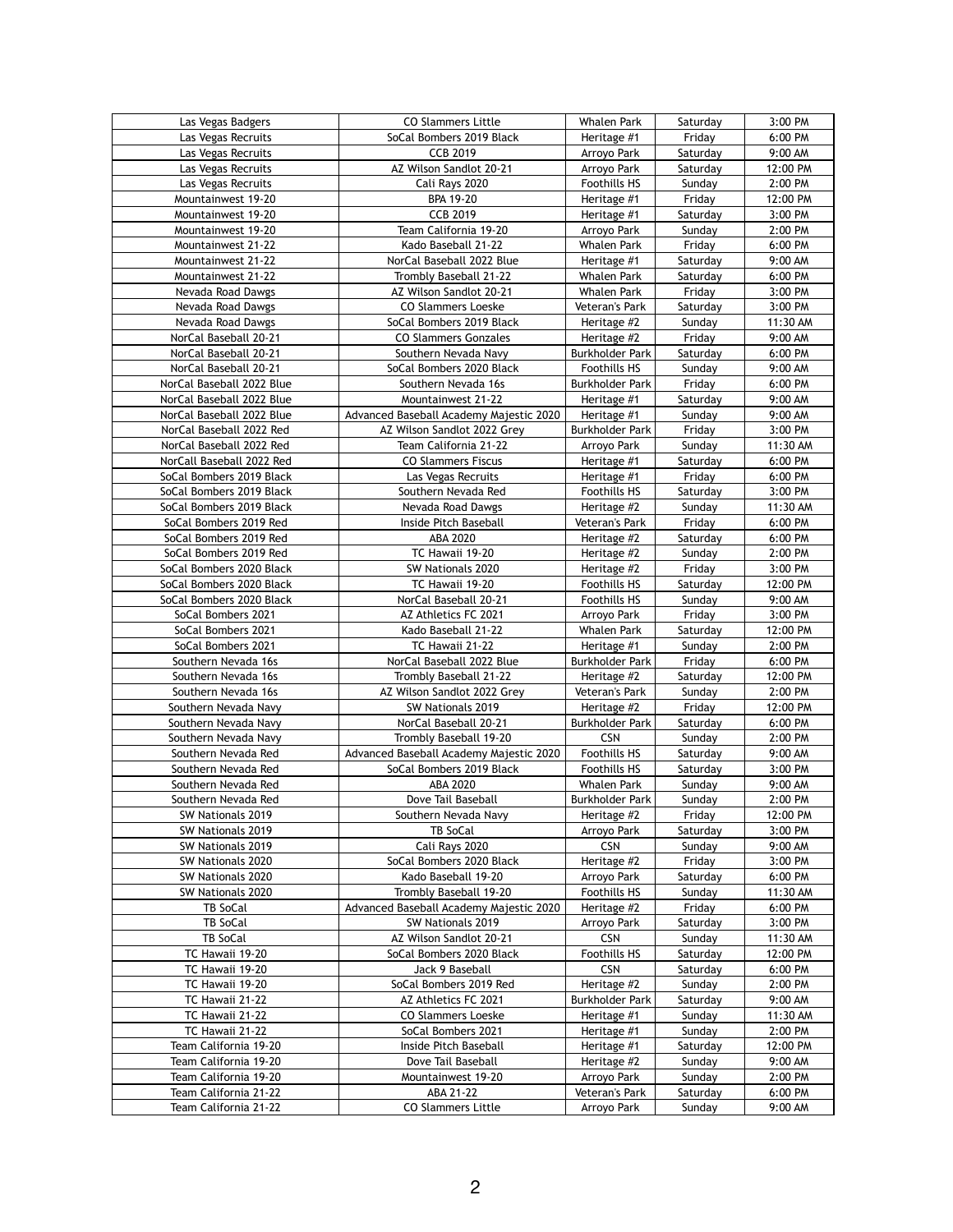| Team California 21-22  | NorCal Baseball 2022 Red | Arroyo Park            | Sunday   | 11:30 AM |
|------------------------|--------------------------|------------------------|----------|----------|
| Trombly Baseball 19-20 | BPA 19-20                | Heritage #2            | Saturday | 3:00 PM  |
| Trombly Baseball 19-20 | SW Nationals 2020        | <b>Foothills HS</b>    | Sunday   | 11:30 AM |
| Trombly Baseball 19-20 | Southern Nevada Navy     | <b>CSN</b>             | Sunday   | 2:00 PM  |
| Trombly Baseball 21-22 | Southern Nevada 16s      | Heritage #2            | Saturday | 12:00 PM |
| Trombly Baseball 21-22 | Mountainwest 21-22       | <b>Whalen Park</b>     | Saturday | 6:00 PM  |
| Trombly Baseball 21-22 | BPA 19-20                | <b>Burkholder Park</b> | Sunday   | 9:00 AM  |

## 3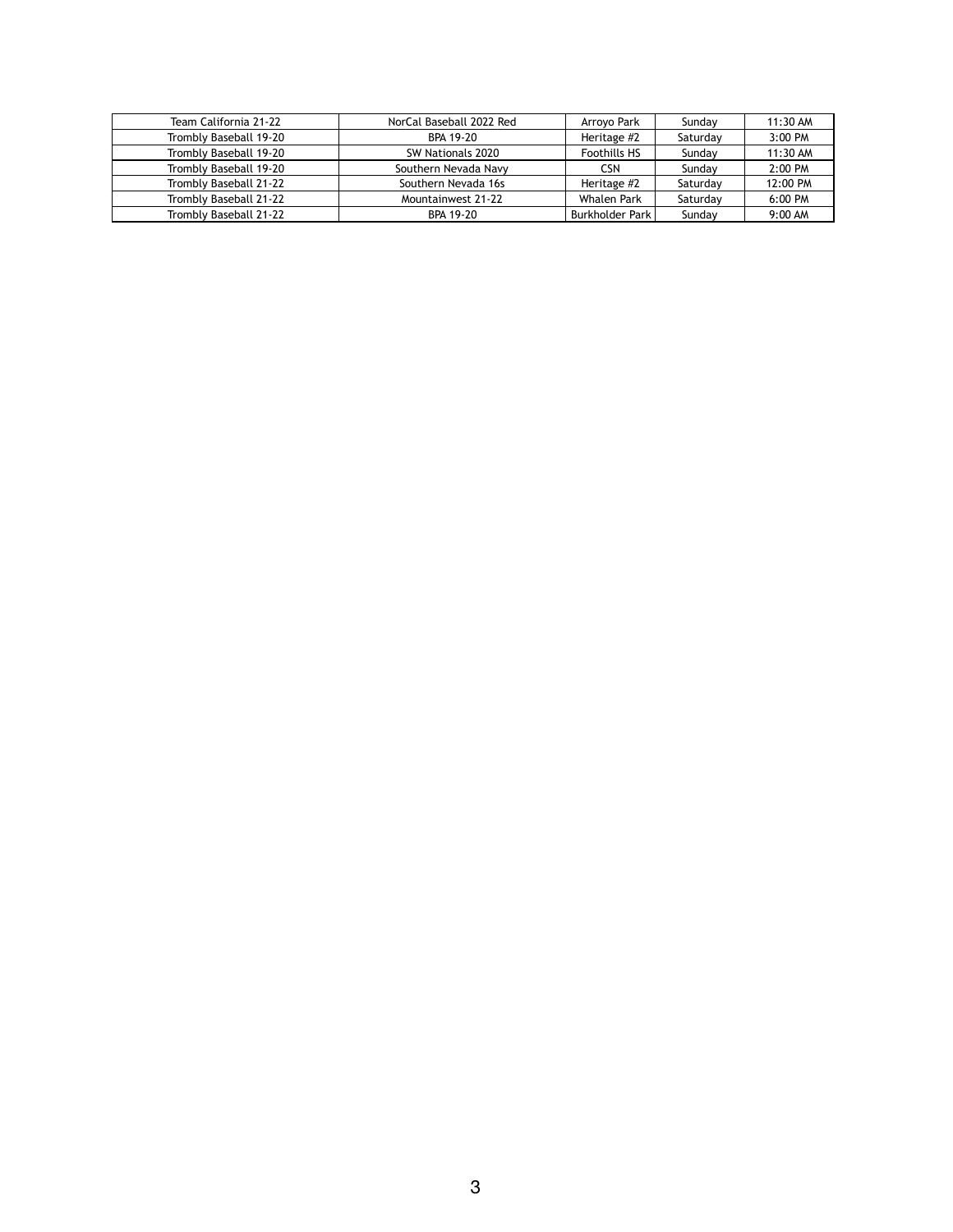| Five Tool West Las Vegas Schedule by Location |                                                                      |                            |                  |                     |  |
|-----------------------------------------------|----------------------------------------------------------------------|----------------------------|------------------|---------------------|--|
| <b>Arroyo Park</b>                            |                                                                      |                            |                  |                     |  |
| <b>Team</b>                                   | Opponent                                                             | Location                   | Day              | <b>Time</b>         |  |
| AZ Athletics FC 2021                          | SoCal Bombers 2021                                                   | Arroyo Park                | Friday           | 3:00 PM             |  |
| Kado Baseball 19-20                           | <b>CCB 2019</b>                                                      | Arroyo Park                | Friday           | 6:00 PM             |  |
| <b>CCB 2019</b>                               | Las Vegas Recruits                                                   | Arroyo Park                | Saturday         | 9:00 AM             |  |
| Las Vegas Recruits                            | AZ Wilson Sandlot 20-21                                              | Arroyo Park                | Saturday         | 12:00 PM            |  |
| <b>TB SoCal</b>                               | SW Nationals 2019                                                    | Arroyo Park                | Saturday         | 3:00 PM             |  |
| SW Nationals 2020                             | Kado Baseball 19-20                                                  | Arroyo Park                | Saturday         | 6:00 PM             |  |
| Team California 21-22                         | <b>CO Slammers Little</b>                                            | Arroyo Park                | Sunday           | 9:00 AM             |  |
| Team California 21-22                         | NorCal Baseball 2022 Red                                             | Arroyo Park                | Sunday           | 11:30 AM            |  |
| Team California 19-20                         | Mountainwest 19-20                                                   | Arroyo Park                | Sunday           | 2:00 PM             |  |
|                                               | <b>Burkholder Park</b>                                               |                            |                  |                     |  |
| <b>Team</b>                                   | Opponent                                                             | Location                   | Day              | <b>Time</b>         |  |
| Las Vegas Badgers                             | <b>CO Slammers Fiscus</b>                                            | <b>Burkholder Park</b>     | Friday           | 12:00 PM            |  |
| NorCal Baseball 2022 Red                      | AZ Wilson Sandlot 2022 Grey                                          | <b>Burkholder Park</b>     | Friday           | 3:00 PM             |  |
| Southern Nevada 16s                           | NorCal Baseball 2022 Blue                                            | <b>Burkholder Park</b>     | Friday           | 6:00 PM             |  |
| AZ Athletics FC 2021                          | TC Hawaii 21-22                                                      | Burkholder Park   Saturday |                  | 9:00 AM             |  |
| <b>BPA 2021</b>                               | AZ Athletics FC 2021                                                 | Burkholder Park   Saturday |                  | 12:00 PM            |  |
| Dove Tail Baseball                            | <b>CO Slammers Gonzales</b>                                          | Burkholder Park   Saturday |                  | 3:00 PM             |  |
| Southern Nevada Navy                          | NorCal Baseball 20-21                                                | Burkholder Park   Saturday |                  | 6:00 PM             |  |
| <b>BPA 19-20</b>                              | Trombly Baseball 21-22                                               | <b>Burkholder Park</b>     | Sunday           | 9:00 AM             |  |
| <b>BPA 2021</b>                               | Kado Baseball 21-22                                                  | <b>Burkholder Park</b>     | Sunday           | 11:30 AM            |  |
| Dove Tail Baseball                            | Southern Nevada Red                                                  | <b>Burkholder Park</b>     | Sunday           | 2:00 PM             |  |
|                                               | <b>College of Southern Nevada</b>                                    |                            |                  |                     |  |
| <b>Team</b>                                   | Opponent                                                             | Location                   | Day              | <b>Time</b>         |  |
| Jacks 9 Baseball                              | TC Hawaii 19-20                                                      | <b>CSN</b>                 | Saturday         | 6:00 PM             |  |
| Cali Rays 2020                                | SW Nationals 2019                                                    | <b>CSN</b>                 | Sunday           | 9:00 AM             |  |
| TB SoCal                                      | AZ Wilson Sandlot 20-21                                              | <b>CSN</b>                 | Sunday           | 11:30 AM            |  |
| Trombly Baseball 19-20                        | Southern Nevada Navy                                                 | <b>CSN</b>                 | Sunday           | 2:00 PM             |  |
|                                               | <b>Foothills HS</b>                                                  |                            |                  |                     |  |
| <b>Team</b>                                   | <b>Opponent</b>                                                      | Location                   | Day              | <b>Time</b>         |  |
| Southern Nevada Red                           | Advanced Baseball Academy Majestic 2020                              | <b>Foothills HS</b>        | Saturday         | 9:00 AM             |  |
| TC Hawaii 19-20                               | SoCal Bombers 2020 Black                                             | <b>Foothills HS</b>        | Saturday         | 12:00 PM            |  |
| SoCal Bombers 2019 Black                      | Southern Nevada Red                                                  | <b>Foothills HS</b>        | Saturday         | 3:00 PM             |  |
| SoCal Bombers 2020 Black                      | NorCal Baseball 20-21                                                | <b>Foothills HS</b>        | Sunday           | 9:00 AM             |  |
| Trombly Baseball 19-20                        | SW Nationals 2020                                                    | <b>Foothills HS</b>        | Sunday           | 11:30 AM            |  |
| Cali Rays 2020                                | Las Vegas Recruits                                                   | <b>Foothills HS</b>        | Sunday           | 2:00 PM             |  |
| Heritage                                      |                                                                      |                            |                  |                     |  |
| <b>Team</b>                                   | <b>Opponent</b>                                                      | Location                   | Day              | <b>Time</b>         |  |
| ABA 21-22                                     | <b>BPA 2021</b>                                                      | Heritage #1                | Friday           | 9:00 AM             |  |
| <b>BPA 19-20</b>                              | Mountainwest 19-20                                                   | Heritage #1                | Friday           | 12:00 PM            |  |
| ABA 2020                                      | Jacks 9 Baseball                                                     | Heritage #1                | Friday           | 3:00 PM             |  |
| Las Vegas Recruits                            | SoCal Bombers 2019 Black                                             | Heritage #1                | Friday           | 6:00 PM             |  |
| NorCal Baseball 2022 Blue                     | Mountainwest 21-22                                                   | Heritage #1                | Saturday         | 9:00 AM             |  |
| Team California 19-20                         |                                                                      |                            |                  | 12:00 PM            |  |
|                                               | Inside Pitch Baseball                                                |                            |                  |                     |  |
| <b>CCB 2019</b>                               | Mountainwest 19-20                                                   | Heritage #1                | Saturday         |                     |  |
|                                               | <b>CO Slammers Fiscus</b>                                            | Heritage #1                | Saturday         | 3:00 PM             |  |
| NorCall Baseball 2022 Red                     |                                                                      | Heritage #1                | Saturday         | 6:00 PM             |  |
| NorCal Baseball 2022 Blue                     | Advanced Baseball Academy Majestic 2020<br><b>CO Slammers Loeske</b> | Heritage #1                | Sunday           | 9:00 AM             |  |
| TC Hawaii 21-22<br>TC Hawaii 21-22            | SoCal Bombers 2021                                                   | Heritage #1<br>Heritage #1 | Sunday<br>Sunday | 11:30 AM<br>2:00 PM |  |